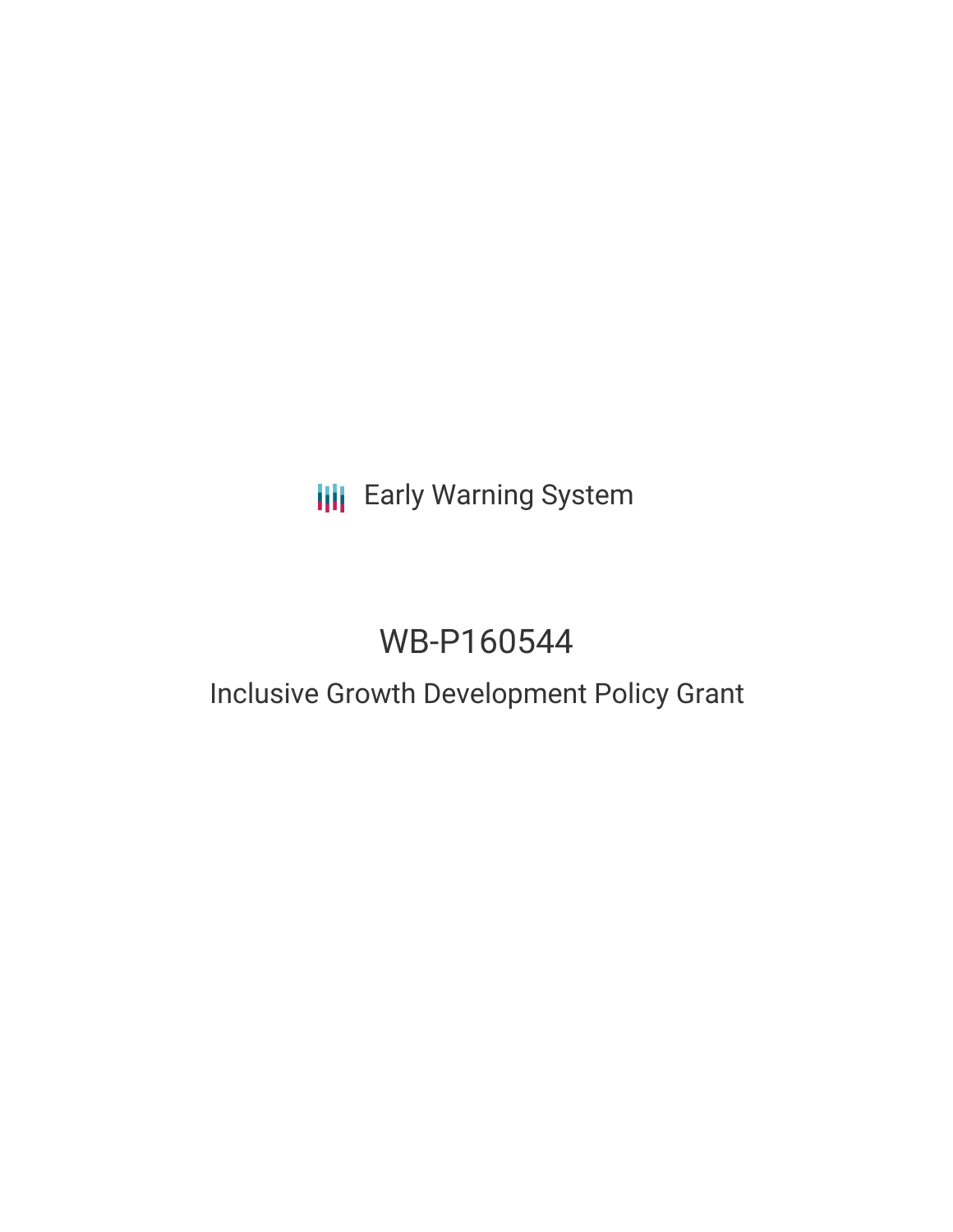

#### **Quick Facts**

| <b>Countries</b>              | Afghanistan              |
|-------------------------------|--------------------------|
| <b>Financial Institutions</b> | World Bank (WB)          |
| <b>Status</b>                 | Active                   |
| <b>Bank Risk Rating</b>       | U                        |
| <b>Voting Date</b>            | 2017-06-13               |
| <b>Borrower</b>               | Government of Aghanistan |
| <b>Sectors</b>                | Law and Government       |
| <b>Investment Type(s)</b>     | Grant                    |
| <b>Grant Amount (USD)</b>     | \$100.00 million         |
| <b>Project Cost (USD)</b>     | \$100.00 million         |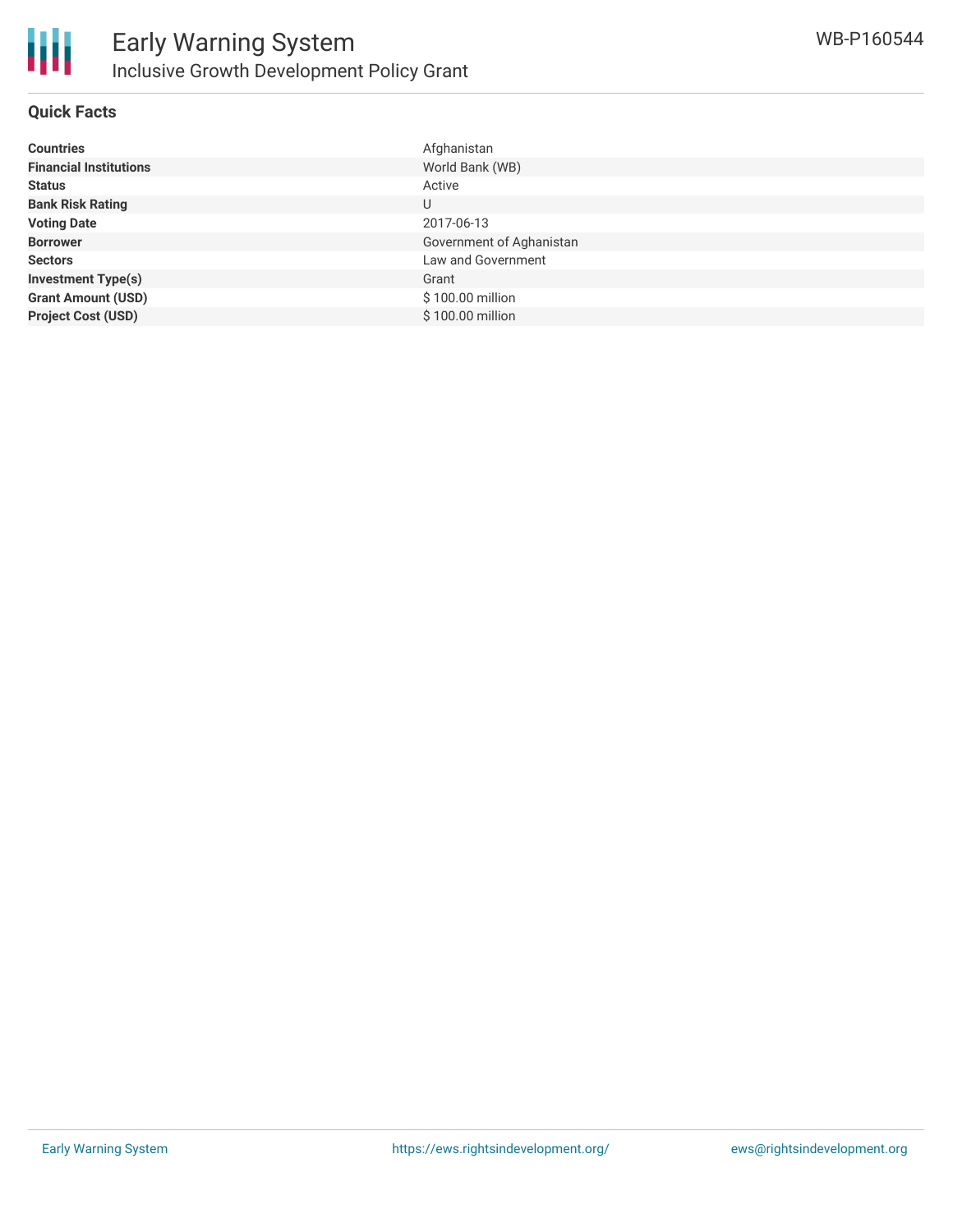

#### **Project Description**

The proposed operation supports a range of reforms under two pillars that are closely aligned with the Government's objectives: i) enhance the policy framework to expand access to

economic opportunities for the vulnerable; and ii) strengthen the policy and regulatory framework for private sector development. Reforms under the first pillar are intended to broaden access to economic opportunities to excluded populations in Afghanistan, including the rural poor, newly urbanizing populations, returnees, and the internally displaced. Reforms under the second pillar will facilitate growth of the private sector. Accelerated private sector development will support required job creation and the mitigation of macroeconomic imbalances potentially accompanying expected declines in aid.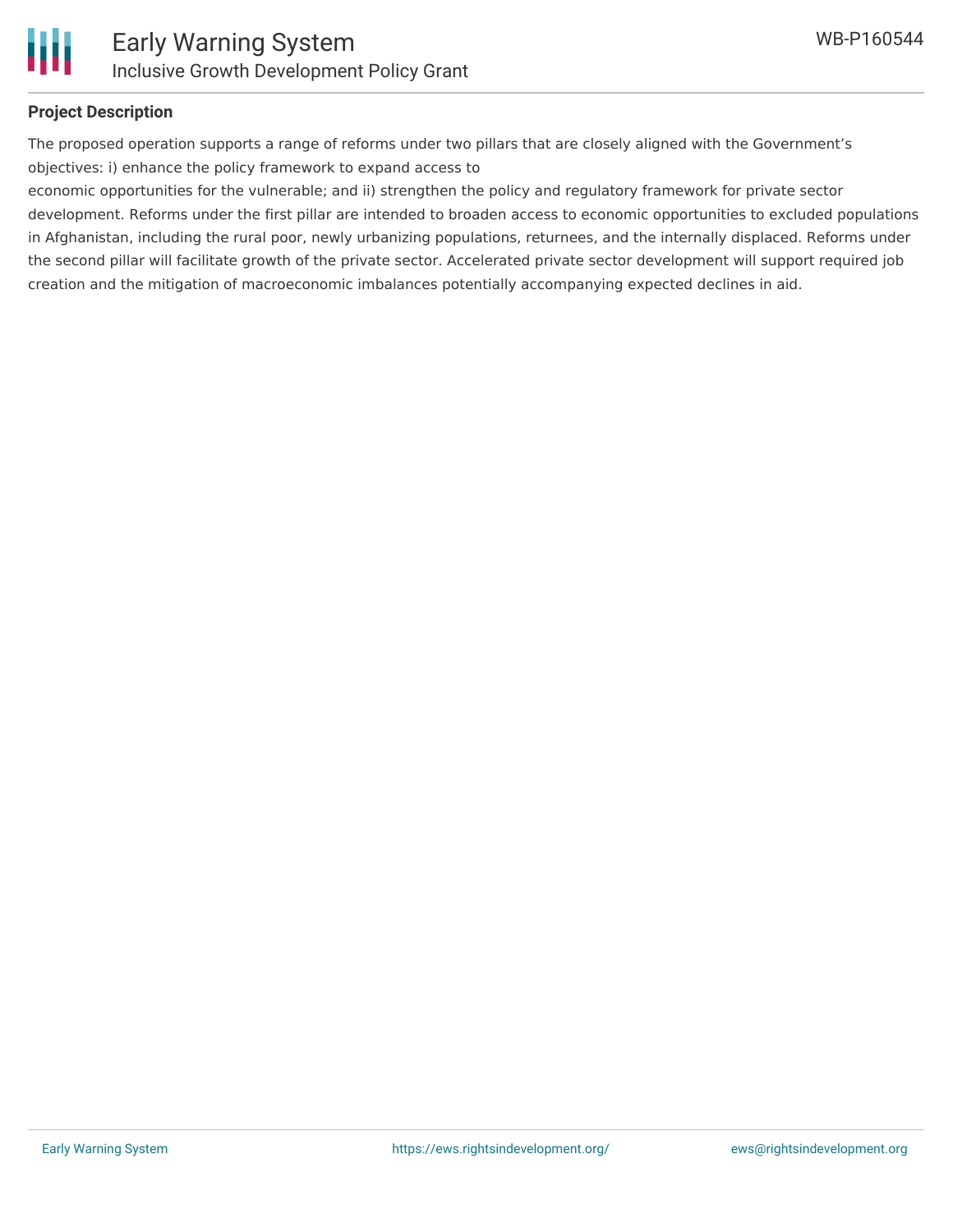

### **Investment Description**

World Bank (WB)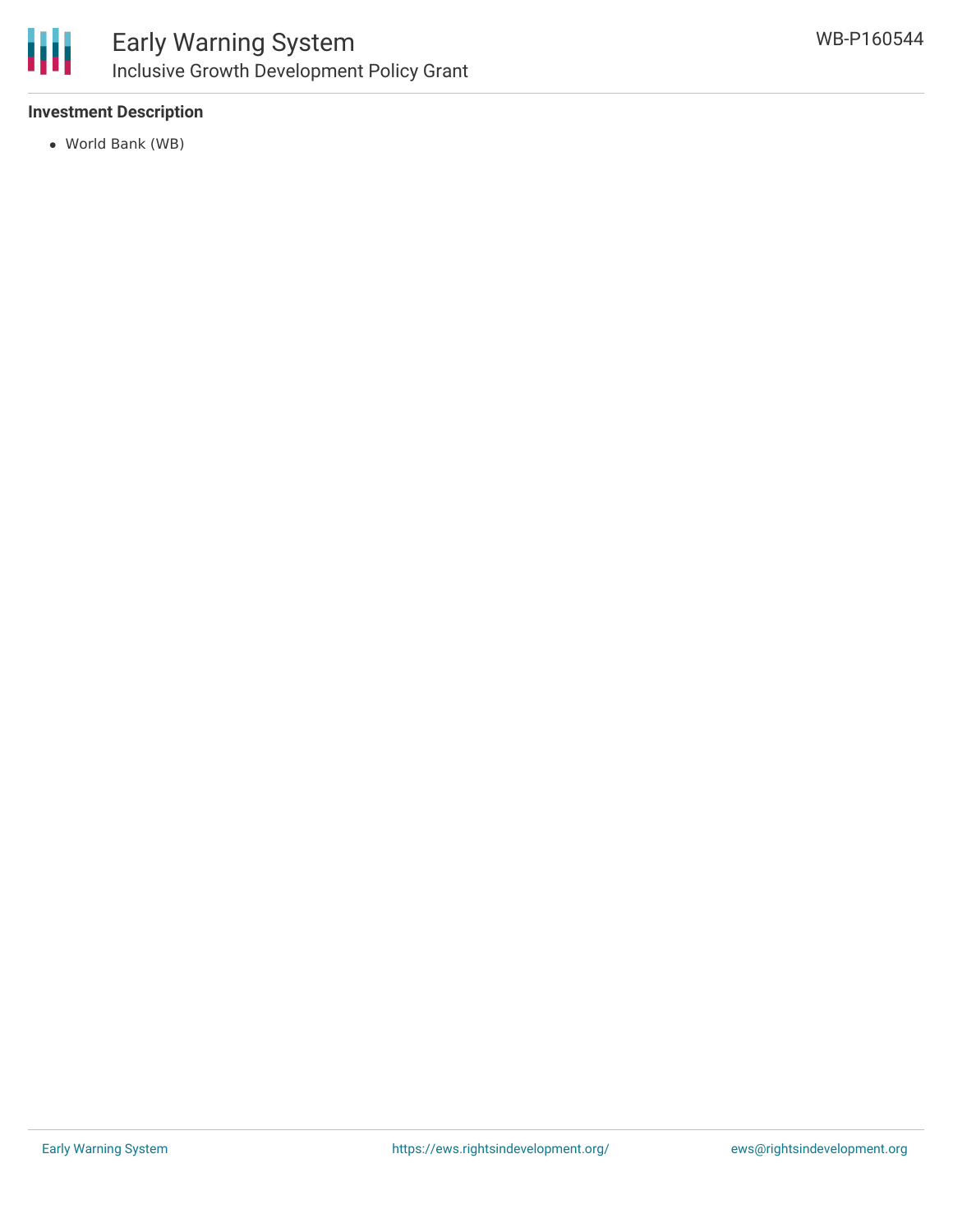#### **Contact Information**

#### **PROJECT CONTACTS**

#### **World Bank**

Contact: Tobias Haque Title: Senior Economist Tel: +1 202 802 2990 Email: thaque2@worldbank.org Location: Washington DC

#### **Borrower**

Contact: Mohammad Mustafa Mastoor Title: Deputy Minister of Finance Tel: +93 20 210 2838 Email: mmmastoor@yahoo.com

#### **ACCOUNTABILITY MECHANISM OF WORLD BANK**

The World Bank Inspection Panel is the independent complaint mechanism and fact-finding body for people who believe they are likely to be, or have been, adversely affected by a World Bank-financed project. If you submit a complaint to the Inspection Panel, they may investigate to assess whether the World Bank is following its own policies and procedures for preventing harm to people or the environment. You can contact the Inspection Panel or submit a complaint by emailing ipanel@worldbank.org. You can learn more about the Inspection Panel and how to file a complaint at: http://ewebapps.worldbank.org/apps/ip/Pages/Home.aspx.